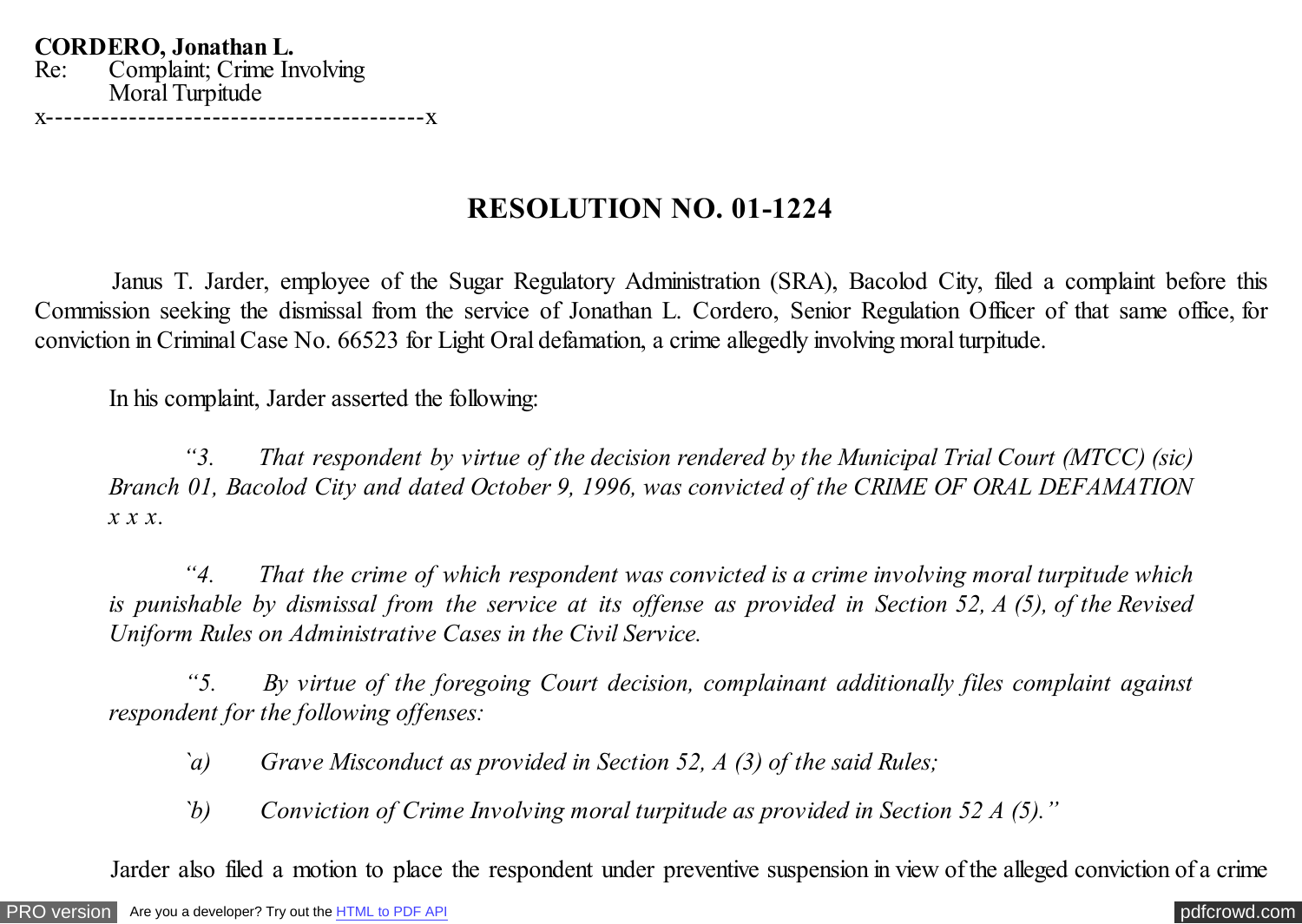involving moral turpitude.

When asked to answer or comment, Cordero maintained the following arguments, thus:

 *"4. Respondent vehemently denies paragraphs 4 and 5, the truth of the matter being that the crime of light oral defamation is not a crime involving moral turpitude and is not within the confines of Section 52 of the Revised Uniform Rules on Administrative Cases in the Civil Cases (sic), contrary to complainant's claim.*

 *"5. Crimes involving moral turpitude is a crime that reflects on the moral character of the person, such as homicide, estafa, etc. It does not include crimes based on negligence, such as homicide through reckless imprudence.*

*x x x*

 *"7. In the case of the respondent, the words uttered were done in the height of excitement, there was no prior misunderstanding between the parties and there was a good rapport between them as coemployees before the utterances;*

 *"8. Based on the nature of the crime of light slander, where what is punishable is the effect of word to the reputation of the complainant, light slander could not be deemed a crime which reflects the moral character of the accused or moral turpitude."*

 The sole issue in this case is whether or not the criminal offense of light oral defamation, to which Cordero was convicted, constitutes the administrative offense of Conviction of a Crime Involving Moral Turpitude, so as to justify his removal from the office.

 Records disclose that Cordero was charged with Grave Slander under **Article 358 of the Revised Penal Code** before Branch I, Municipal Trial Court in Cities (MTCC), Bacolod City. The Information reads: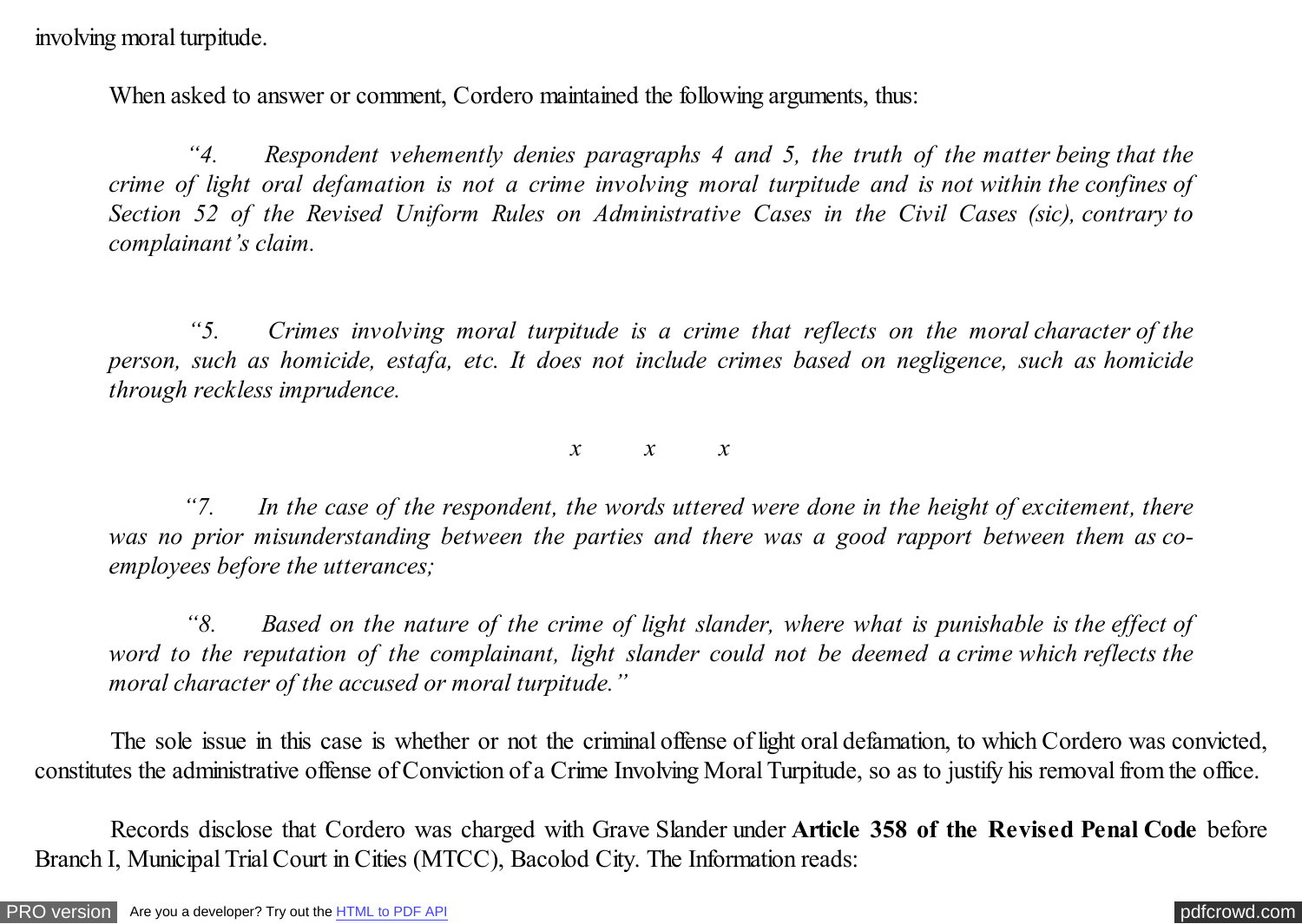*"That on or about the 6th day of June 1996, in the City of Bacolod, Philippines, and within the jurisdiction of this Honorable Court, the herein accused, without any justifiable cause or motive, with deliberate intent of bringing the person of the herein offended party, Atty. Janus T. Jarder, a respectable lawyer and a duly elected President of the Sugar Employees Association of the Philippines (SUGAREAP), Sugar Regulatory Administration, Bacolod City, unto public discredit and contempt, did, then and there willfully, unlawfully, and feloniously utter against the latter the following words on two instances of the same day, to wit:*

*"- `That he (Atty. Janus Jarder) surreptitiously received a 3% commission from Atty. Yulo out of the 15% contingent fee of the said law firm;*

 *"- `Nakakwarta gid si Janus sini! (Janus made money out of this!);*

 *"- `Indi, a! Nakabaton gid siya 3% commission kay Yulo, secreto lang,' (No its not! He did reecive a 3% commission from Yulo in secret)*

 *"Which words are of serious and insulting in nature and were uttered in the presence of, and within the hearing of several persons, thus casting dishonor, discredit and contempt upon the person of the said offended party.*

 *"Act contrary to law."*

 Upon a plea of guilty to a lesser offense however, Cordero was convicted of the crime of light oral defamation. The Court imposed the penalty of fine equivalent to Four Hundred (P400.00) Pesos.

 **Article 358 of the Revised Penal Code** prescribes the penalty for the crime of slander or oral defamation. Said crime has all the elements of libel, except that defamation is made orally (**Padilla, Ambrosio; Criminal Law, Book IV, 1990, twelfth ed., p.833**). The crime of libel on the other hand, has the following elements:

1. Defamatory imputation, which causes dishonor or discredit;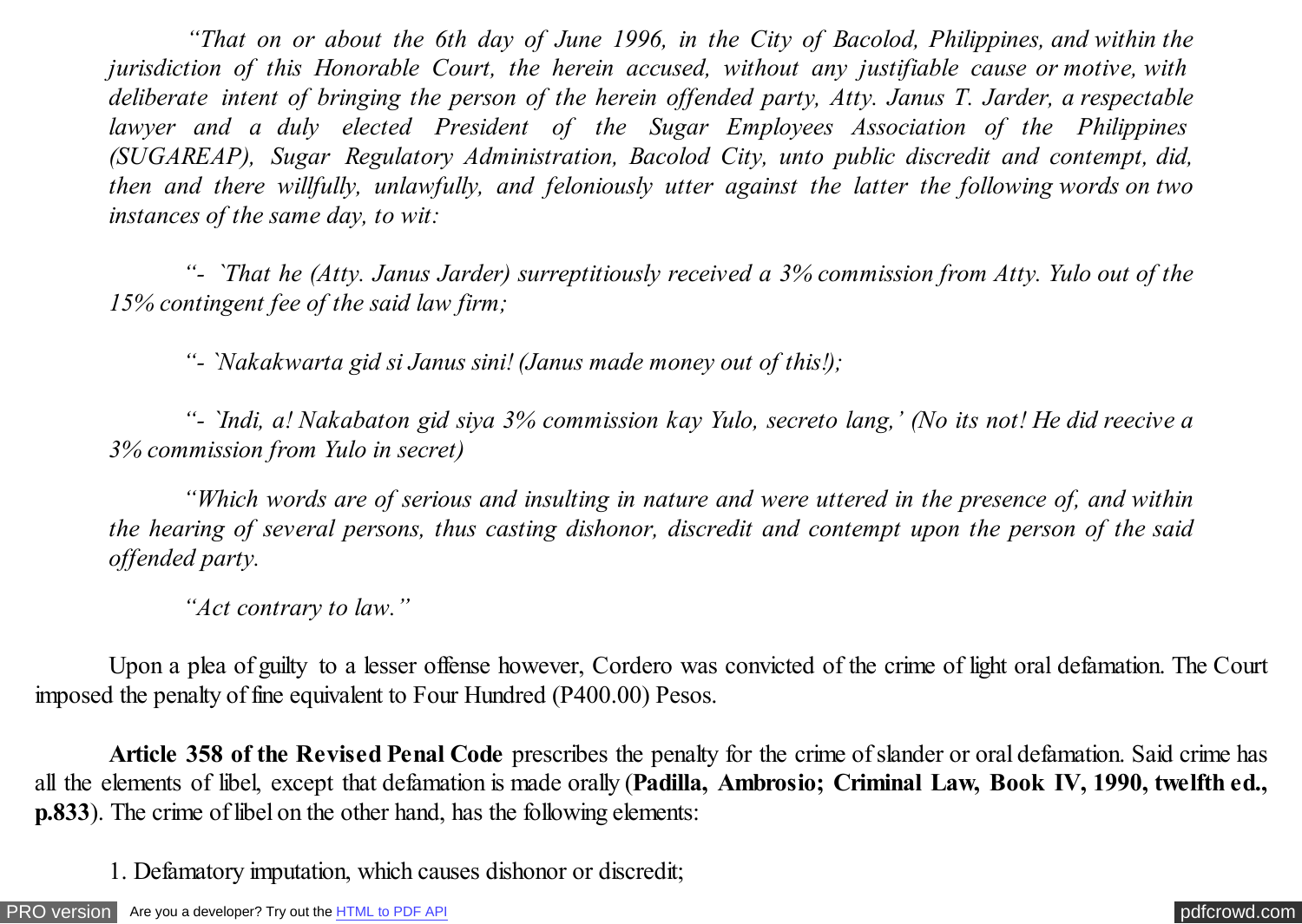2. Malice, either in law or in fact;

3. Publication; (orally done in oral defamation)

4. Victim must be identifiable.

 Under the Revised Penal Code, defamation is punished because the enjoyment of a private reputation is as much a constitutional right as the possession of life, liberty or property. It is one of those rights necessary to human society that underlie the whole scheme of civilization. The law recognizes the value of such reputation and imposes upon him who attacks it, by slanderous words or libelous publication, the liability to make full compensation for the damages done (**Worcester vs. Ocampo, 22 Phil 42**). If prosecuted and found guilty of the crime of libel, he may suffer imprisonment or to pay a fine or both.

 On the other hand, in **CSC Resolution No. 00-0657 dated March 10, 2000 (Robredillo, Mario)**, citing **Dela Torre vs. COMELEC (258 SCRA 483)** the concept of moral turpitude has been aptly defined as *"something immoral in itself, regardless of the fact that it is punishable by law or not. It must not be merely mala prohibita, but the act itself must be inherently immoral. The doing of the act itself, and not its prohibition by statute fixes moral turpitude."* Moral turpitude does not, however, include such acts as are not of themselves immoral but whose illegality lies in the fact of their being positively prohibited. (**Zamboanga del Norte vs. De Guzman, 94 SCRA 323**).

 Viewed in the light of the foregoing, light oral defamation is not a crime involving moral turpitude warranting dismissal from the service.

 **WHEREFORE,** the instant complaint of Janus T. Jarder is hereby **DISMISSED** for lack of prima facie case. Likewise, the motion of the complainant to place the respondent Jonathan L. Cordero under preventive suspension is denied for lack of basis. However, Jonathan L. Cordero is warned to be more circumspect in his dealings with both his co-employees and other private individuals.

Quezon City, **July 19, 2001**